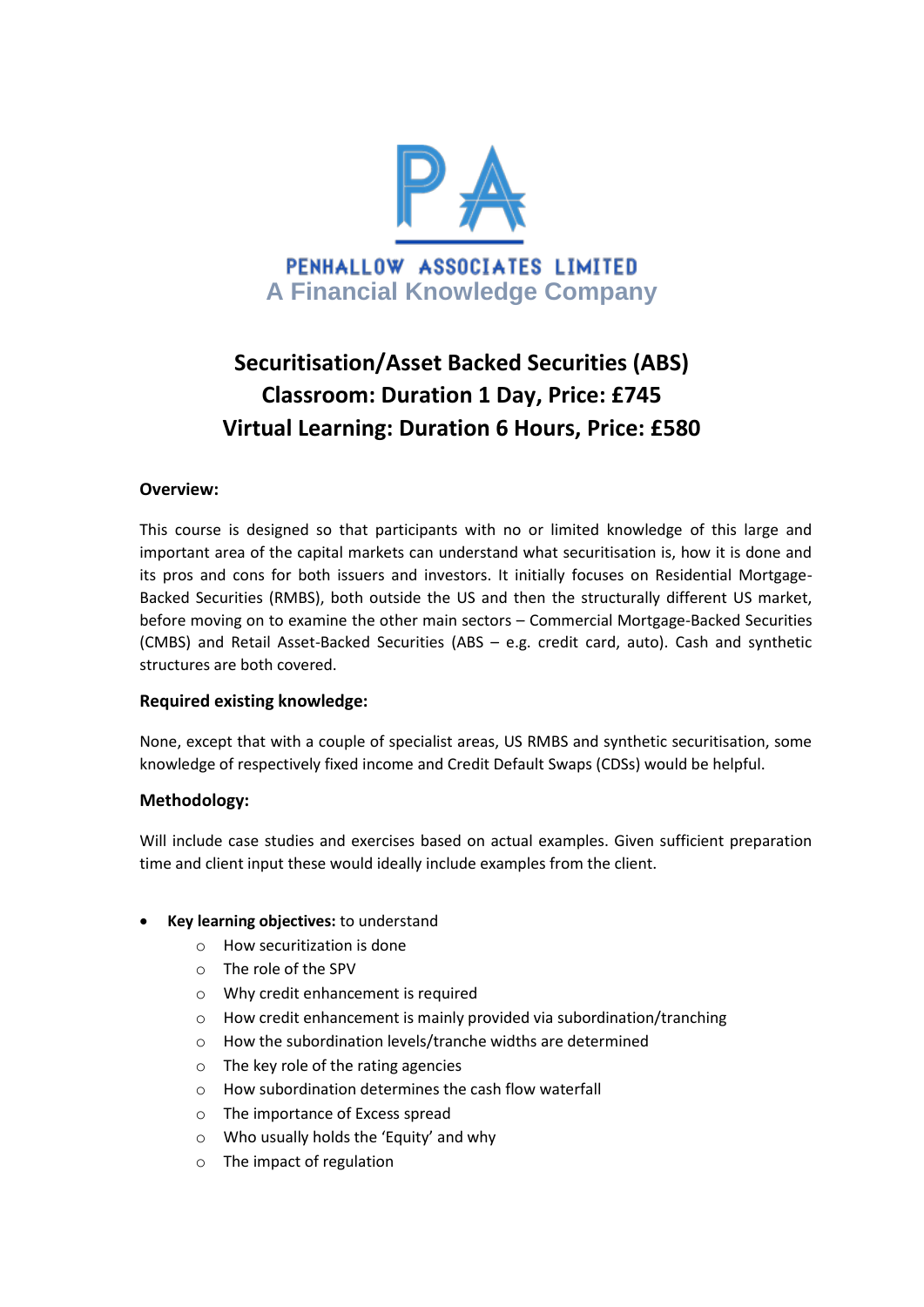- o The pros and cons for issuers and investors
- o The alternative methods of credit enhancement to subordination
- o The interaction between the varying characteristics of the different underlying assets and the structure – e.g. prepayment patterns
- o How interest rate and other risks can arise and how they are hedged
- o How synthetic securitisation compares to cash and their respective pros and cons for issuers and investors
- $\circ$  The role of securitisation in the credit crisis

# **Agenda**

## **Session One: Overview**

- o The size and development of the market
- o The drawbacks of standard on-balance sheet bonds for investors
- o Outline of a securitisation
- $\circ$  Its potential advantages over standard funding methods for issuers and investors
- o The role of the SPV and its pros and cons for investors and the originator
- $\circ$  Why subordination is required and the resultant principal and interest cash flow waterfalls – who usually holds the 'Equity' and why, excess spread
- o Capital adequacy regulation (Basel) and its impact on structures
- o Originator motivations: funding, Return on Equity before and after securitisation, others
- o The investment case
- o Securitisation compared and contrasted to covered bonds
- o Alternative methods of credit enhancement: Reserves and their pros and cons, 'external' credit enhancement ('wraps')
- o **Case study**: Outline example of an RMBS issue

## **Session Two: In more detail – Credit issues**

- o The main structuring areas: credit, asset-liability management (ALM), legal, tax, accounting and regulatory
- $\circ$  Credit: how rating agencies decide the tranching for a mortgage securitisation determining the required credit enhancement levels for each tranche from loan-byloan expected loss
- $\circ$  Is there arbitrage between individual corporate ratings and securitisation ratings?
- o **Case study**: Example of a rating agency RMBS methodology

## **Session Three: Asset-Liability Management (ALM) and other issues.**

- o The impact of prepayment (non-US issues) on investors and the issuer, Weighted Average Lifes (WALs)
- $\circ$  Mitigating the impact of prepayment on investors and the issuer: fast-pay tranches, revolving/substitution periods, Step up and Clean up calls and the Regulator, Master **Trusts**
- o Servicers, by the Originator and third party
- o The roles of Liquidity facilities and Guaranteed Investment Contracts (GICs)